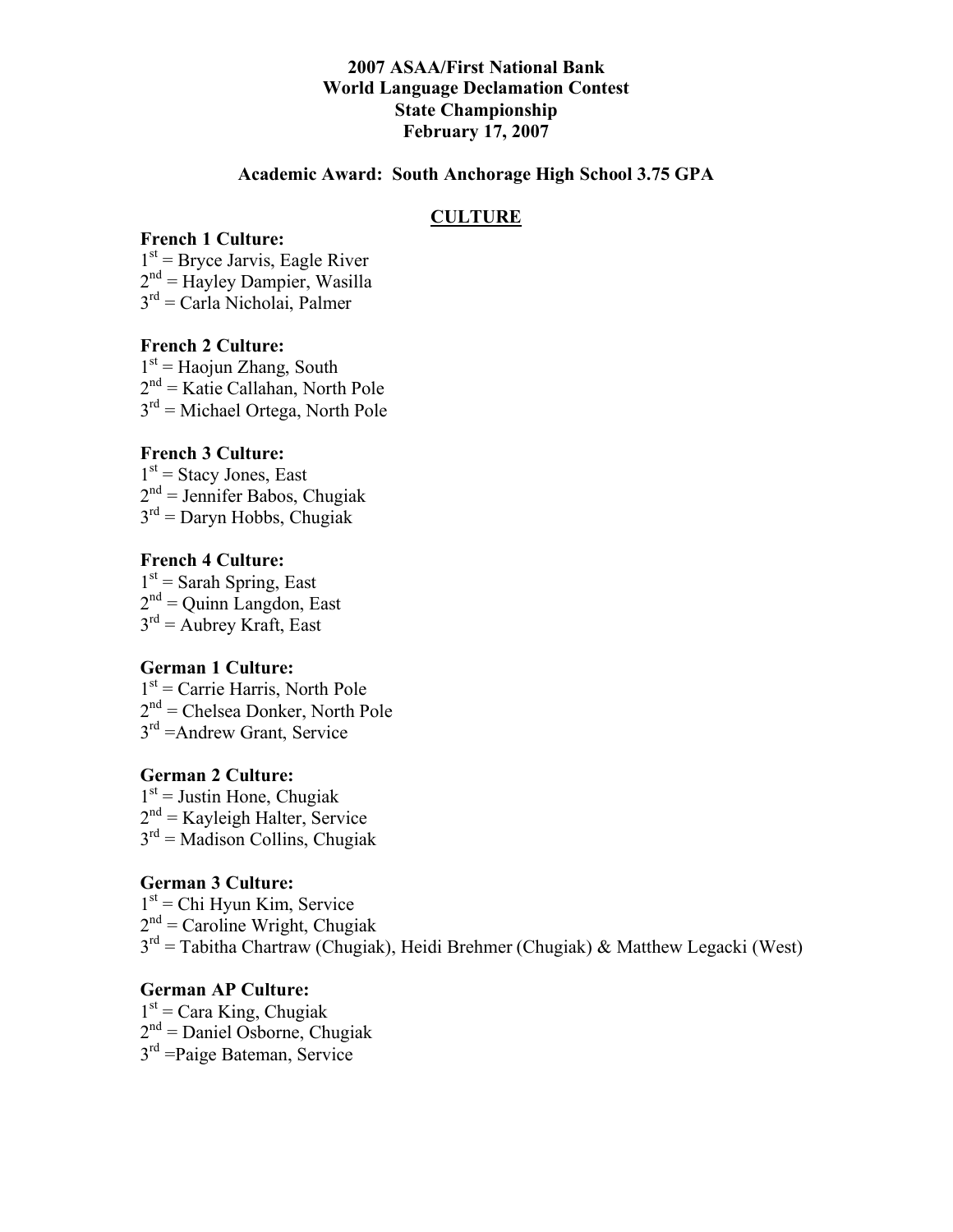#### **Latin 1 Culture:**

 $1<sup>st</sup>$  = Katelyn Duncan  $2<sup>nd</sup>$  = Scott Green

# **Latin 2 Culture:**

 $1<sup>st</sup> = Alex Ronchetti, South$  $2<sup>nd</sup> =$  Anthony Sabio, Dimond

### **Latin 3 Culture:**

 $1<sup>st</sup>$  = Kyle Miller, South  $2<sup>nd</sup>$  = Molly Gumpert, South 3<sup>rd</sup> =Heather McClain, South

# **Spanish 1 Culture:**

 $1<sup>st</sup>$  = Caroline Nguyen, Unalaska  $2<sup>nd</sup>$  = Patrick Trinidad, Unalaska

# **Spanish 2 Culture:**

 $1<sup>st</sup>$  = Derek Hamelback, Ben Eielson  $2<sup>nd</sup>$  = Angela Skinner, Ben Eielson  $3<sup>rd</sup>$  = Sarah Schuh, West

### **Spanish 3 Culture:**  $1<sup>st</sup>$  = Nick Henrys, Ben Eielson  $2<sup>nd</sup>$  = Amanda Storch, Ben Eielson  $3<sup>rd</sup>$  = David Nicholson, North Pole

**Spanish 4 Culture:**  $1<sup>st</sup>$  = Andres Chovil, Grace Christian

### **Spanish AP Culture:**

 $1<sup>st</sup>$  = Kevin Tomera, West  $2<sup>nd</sup>$  = Molly Quinn, West  $3<sup>rd</sup>$  = Chloe Cotton, West

# **Spanish Native Speaker/Immersion Culture:**

 $1<sup>st</sup>$  = Hannah Jacob, West  $2<sup>nd</sup> = Jocelyn Hernandez, Unalaska$  $3<sup>rd</sup>$  = Mara Hill, West

### **POETRY**

# **French 1 Poetry:**

 $1<sup>st</sup>$  = Kari Nore, North Pole  $2<sup>nd</sup>$  = Victoria Roach, West Valley  $3<sup>rd</sup>$  = Hannah Brink

### **French 2 Poetry:**

 $1<sup>st</sup>$  = Deana Tolleson, Eagle River  $2<sup>nd</sup> = Ava Williams (Chugiak) & Hannah Sikorsi (West Valley)$  $3<sup>rd</sup>$  = Madelaine Amodio, West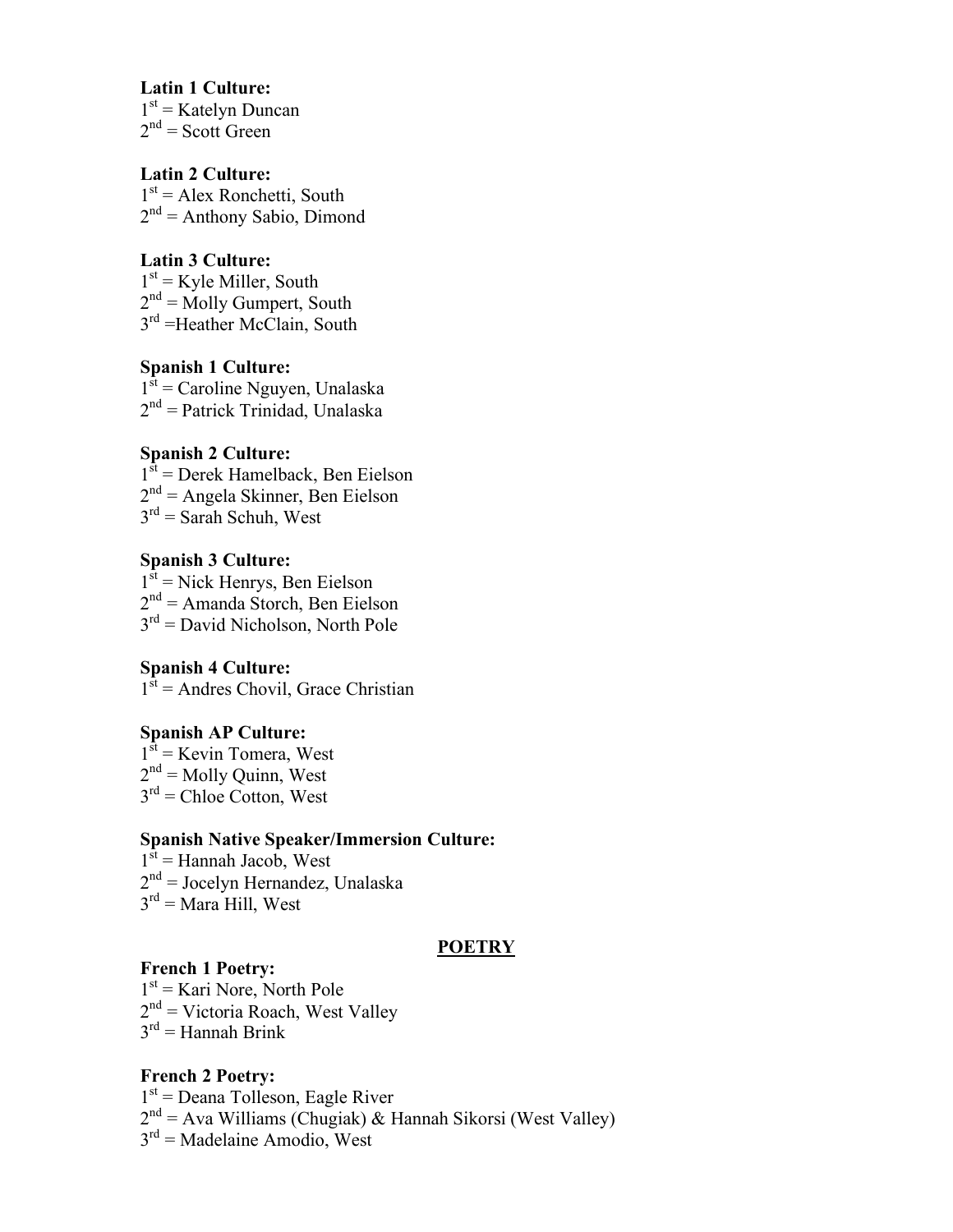# **French 3 Poetry:**

 $1<sup>st</sup>$  = Stacy Jones, East  $2<sup>nd</sup>$  = Erica Turlington, West Valley  $3<sup>rd</sup>$  = Margit Jaeger, West Valley

# **French 4 Poetry:**

 $1<sup>st</sup>$  = Robin Sheasley, East  $2<sup>nd</sup>$  = Nyaliing Marenah, East  $3<sup>rd</sup>$  = Jacob Courson, Palmer

### **French 5 Poetry:**

 $1<sup>st</sup>$  = Michael Lawlor, West  $2<sup>nd</sup>$  = Meghan Bill, Palmer

### **German 1 Poetry:**

 $1<sup>st</sup>$  = Sydney Holden, West Valley  $2<sup>nd</sup> =$  Amelia Collins, Chugiak  $3<sup>rd</sup>$  = Sifat Chowdbury, West Valley

# **German 2 Poetry:**

 $1<sup>st</sup>$  = Kayleigh Halter, Service  $2<sup>nd</sup> =$  Ashley Mauger, Eagle River  $3<sup>rd</sup>$  = Madison Collins, Chugiak

## **German 3 Poetry:**

 $1<sup>st</sup>$  = Ben Genaux, West Valley  $2^{nd}$  = Kaia Machalek, Unalaska  $3<sup>rd</sup>$  = David Henry, Chugiak

# **German 4 Poetry:**

 $1<sup>st</sup>$  = Rosalind Worcester, West

### **German AP Poetry:**  $1<sup>st</sup>$  = Cara King, Chugiak

### **Japanese 1 Poetry:**

1st = Sikharin Kitchpanich, Dimond  $2<sup>nd</sup> =$  Kaye Paraoan (Dimond) & Sarah Gannon (Colony)  $3<sup>rd</sup>$  = Samantha Slayton (Dimond)

### **Japanese 2 Poetry:**

 $1<sup>st</sup>$  = Oriel Jones, Dimond  $2<sup>nd</sup>$  = Richard Merrigan, Dimond  $3<sup>rd</sup>$  = Iris Chong, Dimond

### **Japanese 3 Poetry:**  $1<sup>st</sup>$  = Audrey Sims, Wasilla  $2<sup>nd</sup> = Jonathan Crutchfield, Dimond$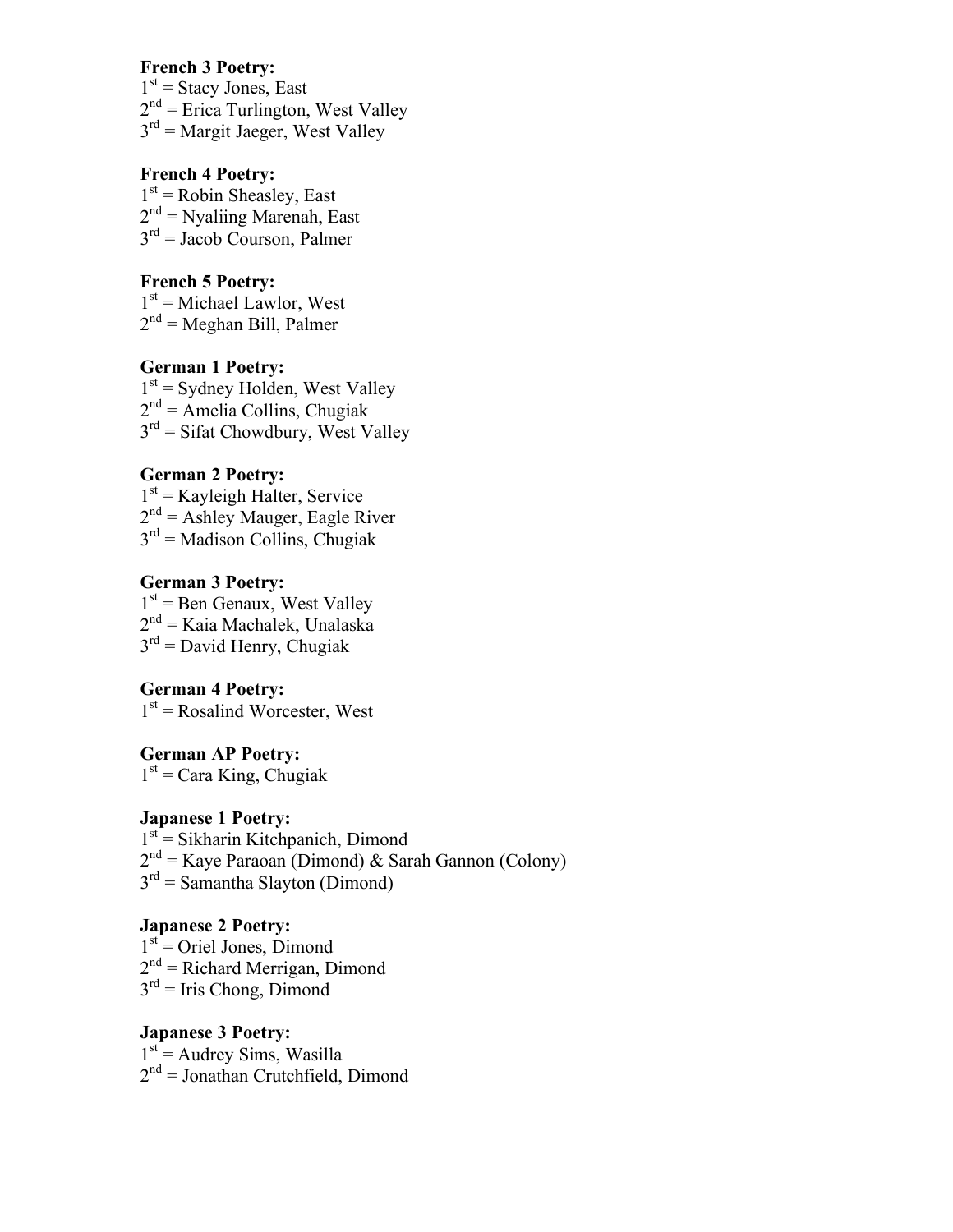## **Japanese 4 Poetry:**

 $1<sup>st</sup> = Sam Slone & Jyi Song Dimond$  $2<sup>nd</sup>$  = Jurgen Rieselbach, Juneau-Douglas

 $3<sup>rd</sup>$  = Katherine Gregory, Dimond

### **Japanese 5 Poetry:**

 $1<sup>st</sup>$  = Kristal Leonard, Wasilla

### **Japanese Impromptu 9/10 Poetry:**

1st = Kailyn Davis, Dimond  $2<sup>nd</sup>$  = Courtney Frederic, Dimond 3<sup>rd</sup>=Kiirsten Tornfelt, Dimond

### **Latin 1 Poetry:**

 $1<sup>st</sup>$  = Katelyn Duncan, South 2<sup>nd</sup>=Scott Green, Dimond

# **Latin 3 Poetry:**

 $1<sup>st</sup>$  = Heather McClain, South  $2<sup>nd</sup>$  = Kimberly Melendez, Dimond

### **Spanish 1 Poetry:**

 $1<sup>st</sup>$  = Ben Genaux, West Valley  $2<sup>nd</sup>$  = Victor Sutherland, North Pole  $3<sup>rd</sup>$  = Hannah Tallan, West Valley

## **Spanish 2 Poetry:**

 $1<sup>st</sup>$  = Aneliese Palmer, Chugiak  $2<sup>nd</sup>$  = David Kennedy, Wasilla  $3<sup>rd</sup> = Zhu Mingjun, West Valley$ 

### **Spanish 3 Poetry:**

 $1<sup>st</sup>$  = Carmel Sergio, Wasilla  $2<sup>nd</sup>$  = Anca Mihalcescu, East  $3<sup>rd</sup>$  = Sydney Holden, West Valley

# **Spanish 4 Poetry:**

 $1<sup>st</sup>$  = Elizabeth Raines, Service  $2<sup>nd</sup> =$  Jacki Schade, Chugiak  $3<sup>rd</sup>$  = Stacy Wheeler, West

# **Spanish 5 Poetry:**

 $1<sup>st</sup>$  = Megan Sawyer, Service

# **Spanish AP Poetry:**

 $1<sup>st</sup>$  = Rachel Boesenburg, South  $2<sup>nd</sup>$  = Valerie Mashkova, South  $3<sup>rd</sup>$  = Chloe Cotton, West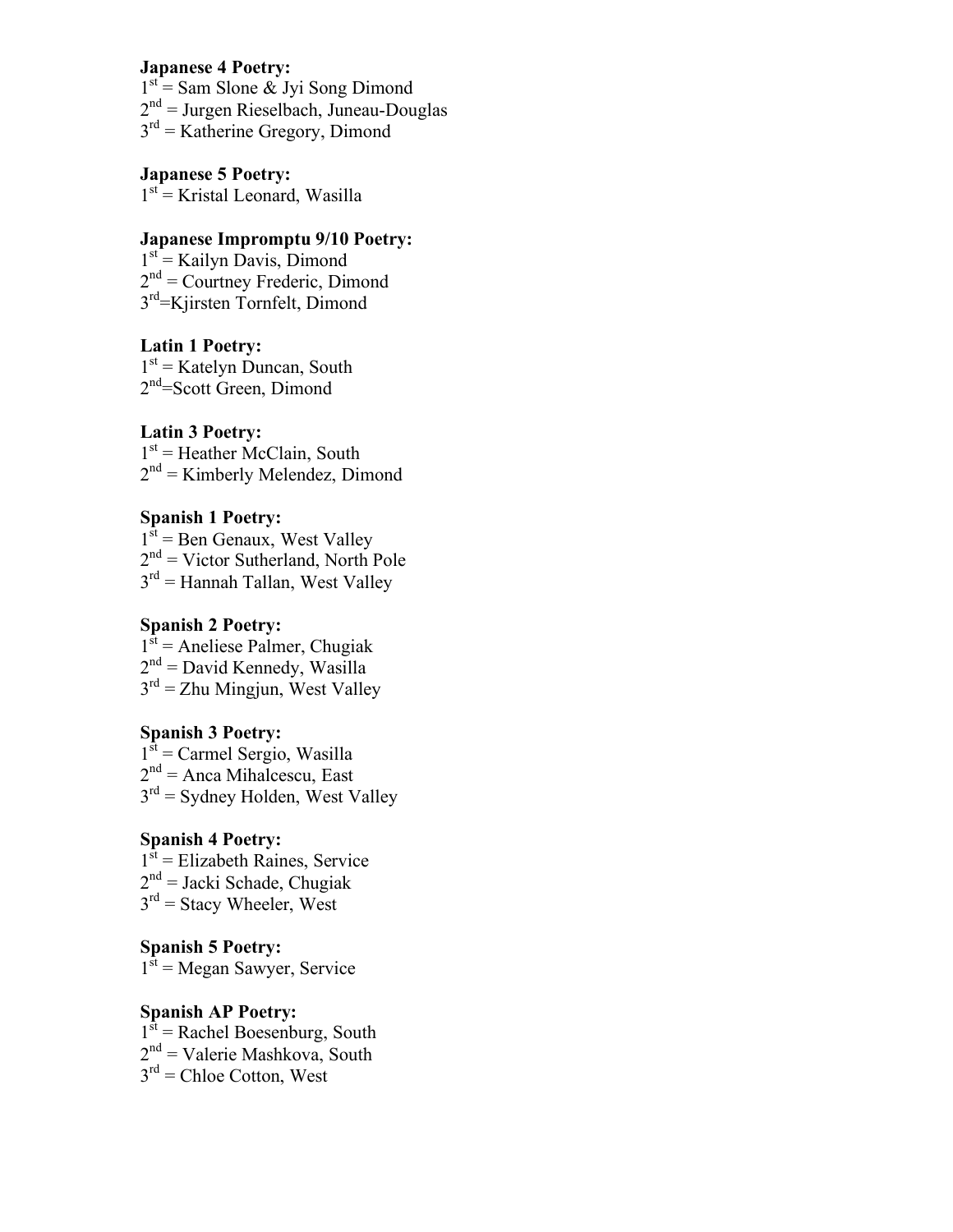### **Spanish Native Speaker Poetry:**

- $1<sup>st</sup>$  = Susana Solis, Unalaska
- $2<sup>nd</sup>$  = Eric Vicente, West Valley
- $3<sup>rd</sup>$  = Isaac Del Rio, Unalaska

# **Spanish Immersion 9/10 Poetry:**

 $1<sup>st</sup>$  = Grace Abbott, West

### **IMPROMPTU**

### **French 1 Impromptu:**

1<sup>st</sup> = Caitlin Hatter (Grace Christian) & Marilena Staudenmaier (Palmer)  $2<sup>nd</sup>$  = Brice Jarvice, Eagle River

# **French 2 Impromptu:**

 $1<sup>st</sup>$  = Harlee Stuart, West Valley 2<sup>nd</sup>=Austin Mahan, Palmer 3<sup>rd</sup>=Kim Mauser, Eagle River

# **French 4/5/AP Impromptu:**

 $1<sup>st</sup>$  = Hillary Walker, East  $2<sup>nd</sup>$  = Meghan Bill & Jacob Courson, Palmer  $3<sup>rd</sup>$  = Kelsey Gobroski, Grace Christian

## **German 1 Impromptu:**

 $1<sup>st</sup>$  = Evan Mulcahy, Chugiak  $2<sup>nd</sup>$  = Jeremy Duke, Chugiak  $3<sup>rd</sup>$  = Madi Carey, Service

# **German 2 Impromptu:**

 $1<sup>st</sup>$  = Matt Palmer, Chugiak  $2<sup>nd</sup> =$  Justin Hone, Chugiak  $3<sup>rd</sup>$  = John Goertz, Service

# **German 3 Impromptu:**

1<sup>st</sup> = Hanna Schweitzer, West Valley  $2<sup>nd</sup>$  = Caroline Wright, Chugiak  $3<sup>rd</sup>$  = Stephen Calkin, Chugiak

# **German 4/5/AP Impromptu:**

 $1<sup>st</sup>$  = Cara King, Chugiak  $2<sup>nd</sup> = Alex Wolf, Chugiak$  $3<sup>rd</sup>$  = Karl Wichorek, West

# **Japanese 1 Impromptu:**

1st = Antonio Watson (East) & Christina Busk (Wasilla)  $2<sup>nd</sup>$  = Jedediah Johnson, Wasilla  $3<sup>rd</sup>$  = Michael King, Colony

# **Japanese 2 Impromptu:**

 $1<sup>st</sup>$  = Colton Newman, Wasilla 2<sup>nd</sup>=Christel Wagle, Wasilla 3rd=Vito Sua, Dimond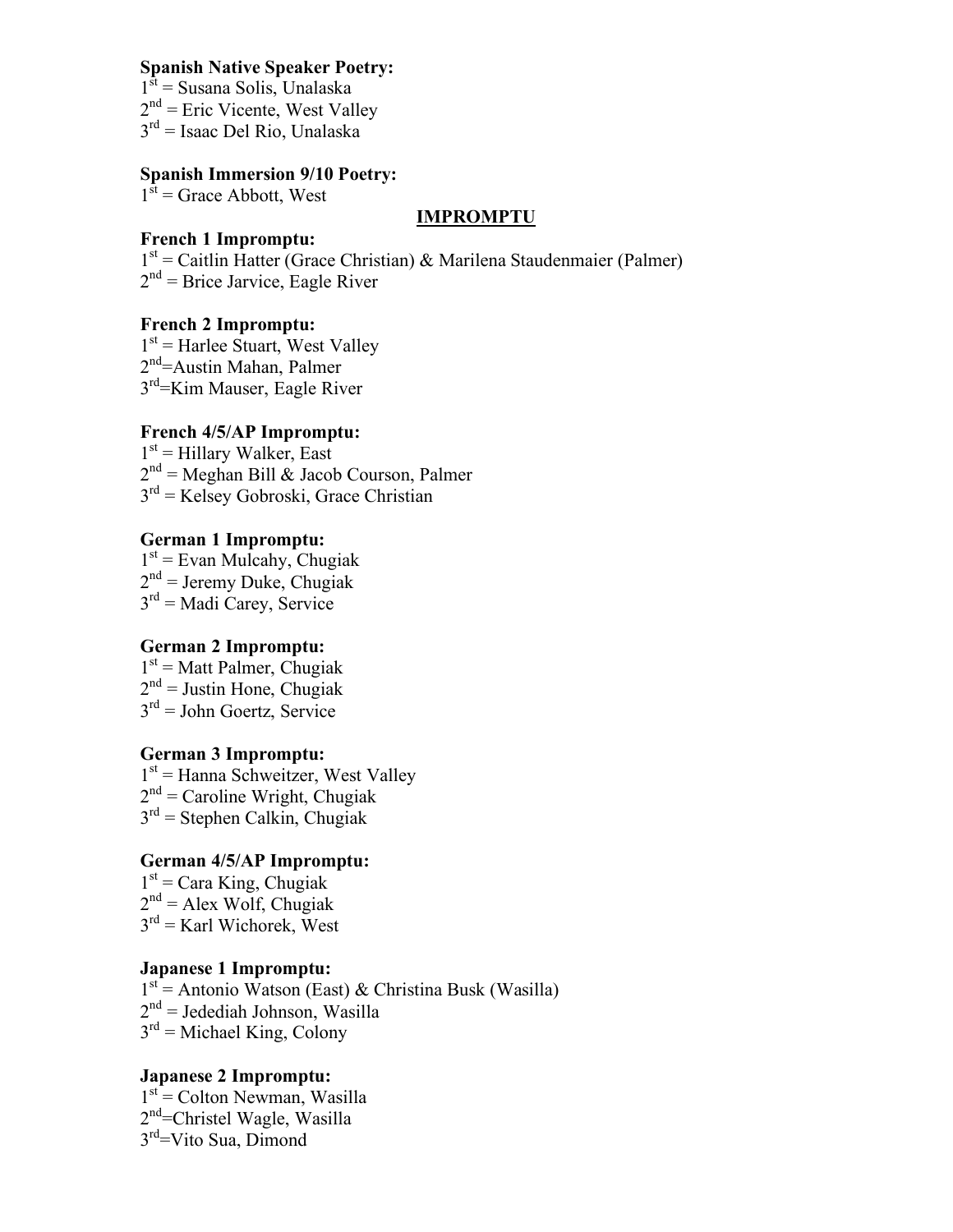### **Japanese 4/5 Impromptu:**

 $1<sup>st</sup>$  = Jennifer Henry, Dimond

 $2<sup>nd</sup>$  = Jurgen Rieselbach, Juneau-Douglas

 $3<sup>rd</sup>$  = Kristal Leonard, Wasilla

# **Japanese Immersion 9/10 Impromptu:**

2<sup>nd</sup> = Andrew Ivy, Dimond

# **Spanish 1 Impromptu:**

1<sup>st</sup>=Hannah Tallen, West Valley 2<sup>nd</sup>=Amy Arnone, Wasilla 3<sup>rd</sup>=Taylor West, Grace Christian

# **Spanish 2 Impromptu:**

1<sup>st</sup>=Ariel Burr, Grace Christian 2<sup>nd</sup>=David Kennedy, Wasilla 3rd=Derek Hamelback, Ben Eielson

# **Spanish 3 Impromptu:**

1<sup>st</sup>=Teri Coker, Bartlett 2<sup>nd</sup>=Emily Nosce, Ben Eielson 3<sup>rd</sup>=Amanda Storch, Ben Eielson

# **Spanish 4/5/AP Impromptu:**

1<sup>st</sup>=Kevin Tomera, West 2<sup>nd</sup>=Russell Sweep, Chugiak 3<sup>rd</sup>=Antonio Watson, East

# **Spanish Immersion 9-10 Impromptu:**

1<sup>st</sup>=Haley Ford, West 2<sup>nd</sup>=Sam Evans, West 3<sup>rd</sup>=Kevin Neimeyer, West

### **DIALOGUES**

**French 2 Dialogues:** 1<sup>st</sup> Kim Mauser & Elyce Hackley, Eagle River

# **French 3 Dialogues:**

 $1<sup>st</sup>$  = Loren Bailey & Heather Wright, Eagle River

### **French 4/5/AP Dialogues:**

1st = Sasha Srivastava & Ariel Graham, East  $2<sup>nd</sup>$  = Maia Dickinson & Meghan Cavenaugh, East

# **German 1 Dialogues:**

1<sup>st</sup> = Madi Carey & Alyssa Whidby, Service

 $2<sup>nd</sup>$  = Joel Sturm & Gabriel Witte, West Valley

 $3<sup>rd</sup>$  = Sifat Chowdbury Sydney Holden, West Valley

# **German 2 Dialogues:**

 $1<sup>st</sup>$  = Sarah Loubriel & Gina Maggard, Eagle River 2<sup>nd</sup>=Ashley Mauger & Kaylee Purinton, Eagle River  $3<sup>rd</sup>$ =Erin McDuffie & June Kim, Service